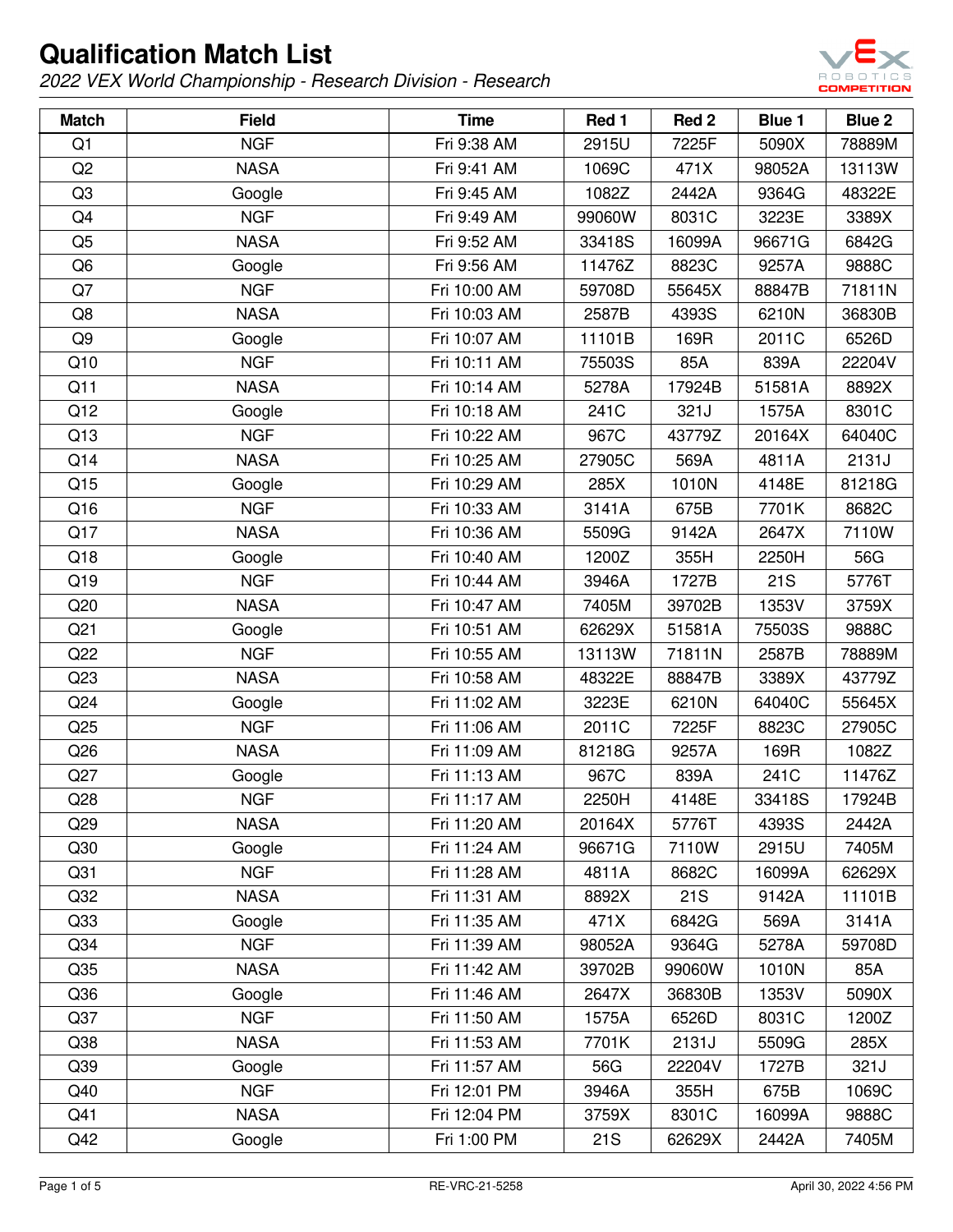

| <b>Match</b> | <b>Field</b> | <b>Time</b> | Red 1  | Red <sub>2</sub> | <b>Blue 1</b> | Blue 2 |
|--------------|--------------|-------------|--------|------------------|---------------|--------|
| Q43          | <b>NGF</b>   | Fri 1:03 PM | 2915U  | 11476Z           | 55645X        | 4393S  |
| Q44          | <b>NASA</b>  | Fri 1:07 PM | 13113W | 75503S           | 7225F         | 967C   |
| Q45          | Google       | Fri 1:10 PM | 96671G | 48322E           | 17924B        | 569A   |
| Q46          | <b>NGF</b>   | Fri 1:14 PM | 1353V  | 839A             | 169R          | 1010N  |
| Q47          | <b>NASA</b>  | Fri 1:17 PM | 85A    | 2250H            | 7110W         | 59708D |
| Q48          | Google       | Fri 1:21 PM | 7701K  | 11101B           | 5278A         | 3223E  |
| Q49          | <b>NGF</b>   | Fri 1:25 PM | 51581A | 321J             | 43779Z        | 2131J  |
| Q50          | <b>NASA</b>  | Fri 1:28 PM | 98052A | 8823C            | 241C          | 4148E  |
| Q51          | Google       | Fri 1:32 PM | 64040C | 1082Z            | 8301C         | 2647X  |
| Q52          | <b>NGF</b>   | Fri 1:35 PM | 1727B  | 8682C            | 355H          | 99060W |
| Q53          | <b>NASA</b>  | Fri 1:39 PM | 56G    | 6842G            | 6210N         | 1069C  |
| Q54          | Google       | Fri 1:43 PM | 1200Z  | 9257A            | 3946A         | 285X   |
| Q55          | <b>NGF</b>   | Fri 1:46 PM | 78889M | 88847B           | 9364G         | 3759X  |
| Q56          | <b>NASA</b>  | Fri 1:50 PM | 5776T  | 33418S           | 9142A         | 71811N |
| Q57          | Google       | Fri 1:53 PM | 8892X  | 6526D            | 471X          | 36830B |
| Q58          | <b>NGF</b>   | Fri 1:57 PM | 1575A  | 20164X           | 2587B         | 39702B |
| Q59          | <b>NASA</b>  | Fri 2:00 PM | 81218G | 22204V           | 3141A         | 2011C  |
| Q60          | Google       | Fri 2:04 PM | 5090X  | 5509G            | 27905C        | 8031C  |
| Q61          | <b>NGF</b>   | Fri 2:08 PM | 4811A  | 3389X            | 675B          | 2250H  |
| Q62          | <b>NASA</b>  | Fri 2:11 PM | 9888C  | 4148E            | 99060W        | 169R   |
| Q63          | Google       | Fri 2:15 PM | 64040C | 7225F            | 96671G        | 11101B |
| Q64          | <b>NGF</b>   | Fri 2:18 PM | 4393S  | 1082Z            | 7701K         | 51581A |
| Q65          | <b>NASA</b>  | Fri 2:22 PM | 9364G  | 43779Z           | 85A           | 21S    |
| Q66          | Google       | Fri 2:26 PM | 569A   | 59708D           | 6210N         | 1200Z  |
| Q67          | <b>NGF</b>   | Fri 2:29 PM | 78889M | 3223E            | 1010N         | 3946A  |
| Q68          | <b>NASA</b>  | Fri 2:33 PM | 71811N | 967C             | 8823C         | 48322E |
| Q69          | Google       | Fri 2:36 PM | 2647X  | 16099A           | 321J          | 6526D  |
| Q70          | <b>NGF</b>   | Fri 2:40 PM | 2131J  | 81218G           | 11476Z        | 56G    |
| Q71          | <b>NASA</b>  | Fri 2:43 PM | 5278A  | 2442A            | 8682C         | 1575A  |
| Q72          | Google       | Fri 2:47 PM | 17924B | 7405M            | 22204V        | 13113W |
| Q73          | <b>NGF</b>   | Fri 2:51 PM | 8031C  | 2011C            | 355H          | 88847B |
| Q74          | <b>NASA</b>  | Fri 2:54 PM | 675B   | 9142A            | 62629X        | 55645X |
| Q75          | Google       | Fri 2:58 PM | 39702B | 6842G            | 8892X         | 2915U  |
| Q76          | <b>NGF</b>   | Fri 3:01 PM | 241C   | 285X             | 5776T         | 1353V  |
| Q77          | <b>NASA</b>  | Fri 3:05 PM | 3759X  | 20164X           | 839A          | 5509G  |
| Q78          | Google       | Fri 3:09 PM | 1069C  | 5090X            | 1727B         | 75503S |
| Q79          | <b>NGF</b>   | Fri 3:12 PM | 3141A  | 8301C            | 33418S        | 4811A  |
| Q80          | <b>NASA</b>  | Fri 3:16 PM | 3389X  | 7110W            | 471X          | 2587B  |
| Q81          | Google       | Fri 3:19 PM | 36830B | 27905C           | 98052A        | 9257A  |
| Q82          | <b>NGF</b>   | Fri 3:23 PM | 9888C  | 1010N            | 71811N        | 21S    |
| Q83          | <b>NASA</b>  | Fri 3:26 PM | 2250H  | 22204V           | 3946A         | 967C   |
| Q84          | Google       | Fri 3:30 PM | 9142A  | 3223E            | 1082Z         | 16099A |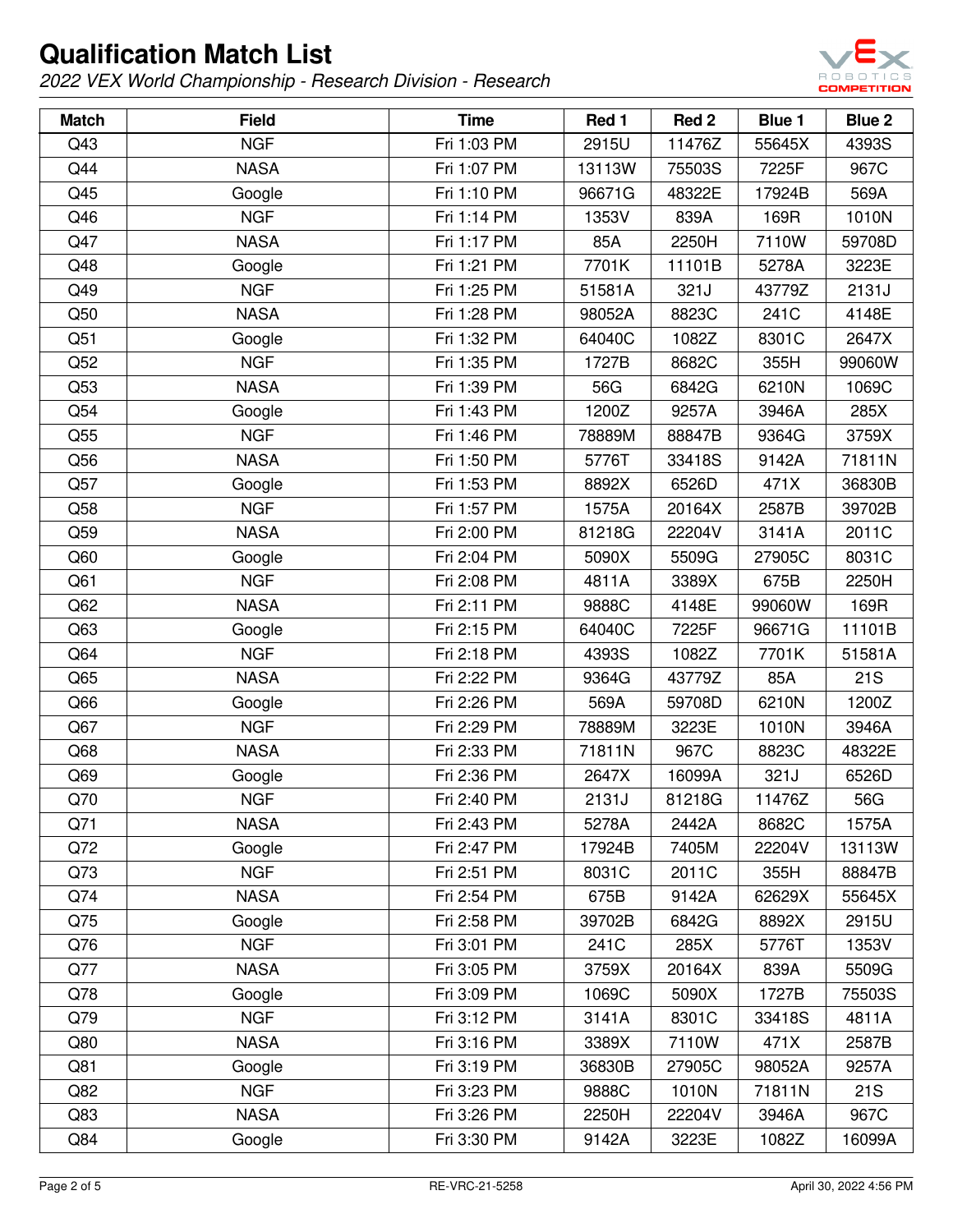

| <b>Match</b> | <b>Field</b> | <b>Time</b> | Red 1  | Red <sub>2</sub> | <b>Blue 1</b> | Blue 2 |
|--------------|--------------|-------------|--------|------------------|---------------|--------|
| Q85          | <b>NGF</b>   | Fri 3:34 PM | 43779Z | 1575A            | 81218G        | 17924B |
| Q86          | <b>NASA</b>  | Fri 3:37 PM | 6210N  | 5278A            | 8031C         | 241C   |
| Q87          | Google       | Fri 3:41 PM | 9364G  | 8823C            | 839A          | 4393S  |
| Q88          | <b>NGF</b>   | Fri 3:44 PM | 1069C  | 285X             | 20164X        | 8682C  |
| Q89          | <b>NASA</b>  | Fri 3:48 PM | 1353V  | 55645X           | 75503S        | 2131J  |
| Q90          | Google       | Fri 3:52 PM | 4148E  | 3141A            | 39702B        | 62629X |
| Q91          | <b>NGF</b>   | Fri 3:55 PM | 1727B  | 2915U            | 51581A        | 1200Z  |
| Q92          | <b>NASA</b>  | Fri 3:59 PM | 5776T  | 9257A            | 8892X         | 675B   |
| Q93          | Google       | Fri 4:02 PM | 88847B | 56G              | 5090X         | 4811A  |
| Q94          | <b>NGF</b>   | Fri 4:06 PM | 99060W | 96671G           | 8301C         | 471X   |
| Q95          | <b>NASA</b>  | Fri 4:09 PM | 569A   | 85A              | 33418S        | 13113W |
| Q96          | Google       | Fri 4:13 PM | 11476Z | 36830B           | 5509G         | 7225F  |
| Q97          | <b>NGF</b>   | Fri 4:17 PM | 169R   | 27905C           | 7110W         | 48322E |
| Q98          | <b>NASA</b>  | Fri 4:20 PM | 2587B  | 11101B           | 321J          | 2442A  |
| Q99          | Google       | Fri 4:24 PM | 7701K  | 6526D            | 64040C        | 3759X  |
| Q100         | <b>NGF</b>   | Fri 4:27 PM | 98052A | 355H             | 3389X         | 7405M  |
| Q101         | <b>NASA</b>  | Fri 4:31 PM | 59708D | 2647X            | 2011C         | 78889M |
| Q102         | Google       | Fri 4:35 PM | 71811N | 3223E            | 6842G         | 9364G  |
| Q103         | <b>NGF</b>   | Fri 4:38 PM | 21S    | 51581A           | 8031C         | 81218G |
| Q104         | <b>NASA</b>  | Fri 4:42 PM | 4148E  | 4811A            | 43779Z        | 2915U  |
| Q105         | Google       | Fri 4:45 PM | 839A   | 2250H            | 99060W        | 9257A  |
| Q106         | <b>NGF</b>   | Fri 4:49 PM | 3946A  | 13113W           | 1082Z         | 6210N  |
| Q107         | <b>NASA</b>  | Fri 4:52 PM | 7110W  | 62629X           | 11476Z        | 88847B |
| Q108         | Google       | Fri 4:56 PM | 2442A  | 22204V           | 9142A         | 39702B |
| Q109         | <b>NGF</b>   | Fri 5:00 PM | 1200Z  | 9888C            | 7701K         | 55645X |
| Q110         | <b>NASA</b>  | Fri 5:03 PM | 3759X  | 1069C            | 8823C         | 569A   |
| Q111         | Google       | Fri 5:07 PM | 64040C | 3389X            | 16099A        | 78889M |
| Q112         | <b>NGF</b>   | Fri 5:10 PM | 321J   | 471X             | 967C          | 285X   |
| Q113         | <b>NASA</b>  | Fri 5:14 PM | 2131J  | 8892X            | 1727B         | 2647X  |
| Q114         | Google       | Fri 5:18 PM | 75503S | 675B             | 27905C        | 4393S  |
| Q115         | <b>NGF</b>   | Fri 5:21 PM | 7405M  | 169R             | 5776T         | 3141A  |
| Q116         | <b>NASA</b>  | Fri 5:25 PM | 17924B | 98052A           | 11101B        | 56G    |
| Q117         | Google       | Fri 5:28 PM | 8301C  | 6842G            | 5278A         | 20164X |
| Q118         | <b>NGF</b>   | Fri 5:32 PM | 1010N  | 8682C            | 59708D        | 96671G |
| Q119         | <b>NASA</b>  | Fri 5:35 PM | 1353V  | 1575A            | 7225F         | 355H   |
| Q120         | Google       | Fri 5:39 PM | 5509G  | 33418S           | 6526D         | 2587B  |
| Q121         | <b>NGF</b>   | Fri 5:43 PM | 48322E | 241C             | 36830B        | 2011C  |
| Q122         | <b>NASA</b>  | Fri 5:46 PM | 85A    | 5090X            | 2442A         | 81218G |
| Q123         | Google       | Fri 5:50 PM | 2915U  | 13113W           | 9142A         | 99060W |
| Q124         | <b>NGF</b>   | Fri 5:53 PM | 967C   | 1200Z            | 3223E         | 21S    |
| Q125         | <b>NASA</b>  | Fri 5:57 PM | 321J   | 4393S            | 4148E         | 7110W  |
| Q126         | Google       | Fri 6:01 PM | 16099A | 7701K            | 9257A         | 43779Z |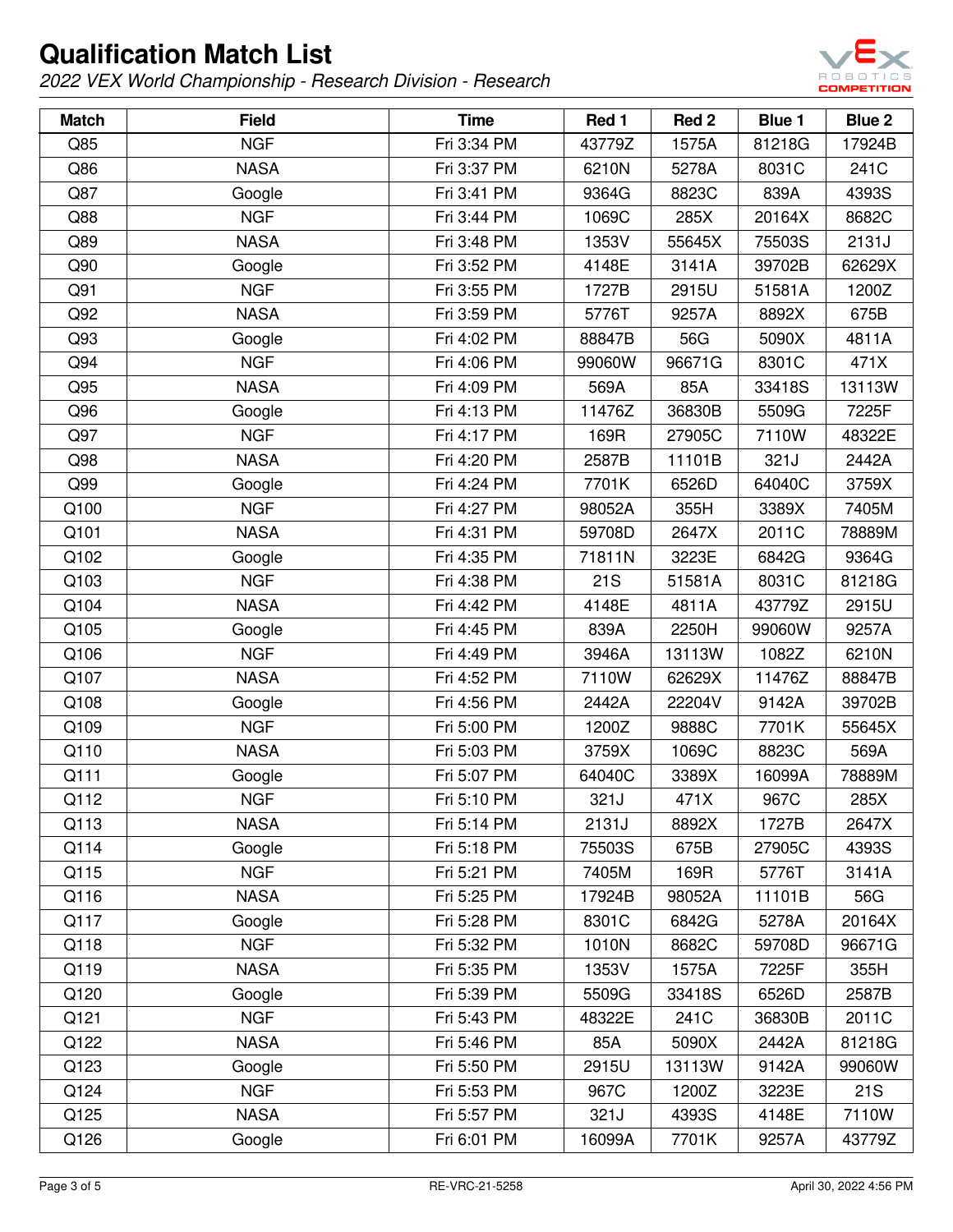

| <b>Match</b> | <b>Field</b> | <b>Time</b> | Red 1      | Red <sub>2</sub> | <b>Blue 1</b> | Blue 2 |
|--------------|--------------|-------------|------------|------------------|---------------|--------|
| Q127         | <b>NGF</b>   | Fri 6:04 PM | 56G        | 3141A            | 27905C        | 71811N |
| Q128         | <b>NASA</b>  | Fri 6:08 PM | 78889M     | 471X             | 22204V        | 5776T  |
| Q129         | Google       | Fri 6:11 PM | 8031C      | 20164X           | 675B          | 1353V  |
| Q130         | <b>NGF</b>   | Fri 6:15 PM | 39702B     | 4811A            | 5509G         | 8823C  |
| Q131         | <b>NASA</b>  | Fri 6:18 PM | 569A       | 6526D            | 98052A        | 8682C  |
| Q132         | Google       | Fri 6:22 PM | 96671G     | 3389X            | 1069C         | 9888C  |
| Q133         | <b>NGF</b>   | Fri 6:26 PM | 2011C      | 55645X           | 1727B         | 839A   |
| Q134         | <b>NASA</b>  | Fri 6:29 PM | 8301C      | 2131J            | 7405M         | 36830B |
| Q135         | Google       | Fri 6:33 PM | 11101B     | 241C             | 51581A        | 9364G  |
| Q136         | <b>NGF</b>   | Fri 6:36 PM | 48322E     | 7225F            | 6842G         | 85A    |
| Q137         | <b>NASA</b>  | Fri 6:40 PM | 1082Z      | 285X             | 2250H         | 5090X  |
| Q138         | Google       | Fri 6:44 PM | 355H       | 64040C           | 62629X        | 5278A  |
| Q139         | <b>NGF</b>   | Fri 6:47 PM | 169R       | 75503S           | 3946A         | 59708D |
| Q140         | <b>NASA</b>  | Fri 6:51 PM | 3759X      | 6210N            | 1575A         | 33418S |
| Q141         | Google       | Fri 6:54 PM | 2587B      | 17924B           | 11476Z        | 2647X  |
| Q142         | <b>NGF</b>   | Fri 6:58 PM | 8892X      | 1010N            | 88847B        | 967C   |
| Q143         | <b>NASA</b>  | Sat 8:15 AM | 2442A      | 16099A           | 1353V         | 4148E  |
| Q144         | Google       | Sat 8:18 AM | 9142A      | 43779Z           | 78889M        | 7405M  |
| Q145         | <b>NGF</b>   | Sat 8:22 AM | 7110W      | 20164X           | 241C          | 22204V |
| Q146         | <b>NASA</b>  | Sat 8:26 AM | 7225F      | 3223E            | 321J          | 4811A  |
| Q147         | Google       | Sat 8:29 AM | 8682C      | 71811N           | 471X          | 2250H  |
| Q148         | <b>NGF</b>   | Sat 8:33 AM | 2011C      | 13113W           | 96671G        | 7701K  |
| Q149         | <b>NASA</b>  | Sat 8:37 AM | 5509G      | 1727B            | 3141A         | 98052A |
| Q150         | Google       | Sat 8:40 AM | 81218G     | 99060W           | 6526D         | 3946A  |
| Q151         | <b>NGF</b>   | Sat 8:44 AM | 675B       | 169R             | 2131J         | 64040C |
| Q152         | <b>NASA</b>  | Sat 8:48 AM | 8031C      | 11476Z           | 1069C         | 8301C  |
| Q153         | Google       | Sat 8:51 AM | <b>21S</b> | 9257A            | 6842G         | 1575A  |
| Q154         | <b>NGF</b>   | Sat 8:55 AM | 39702B     | 9364G            | 17924B        | 3389X  |
| Q155         | <b>NASA</b>  | Sat 8:59 AM | 5776T      | 27905C           | 1200Z         | 11101B |
| Q156         | Google       | Sat 9:02 AM | 9888C      | 6210N            | 8892X         | 48322E |
| Q157         | <b>NGF</b>   | Sat 9:06 AM | 839A       | 36830B           | 56G           | 1082Z  |
| Q158         | <b>NASA</b>  | Sat 9:10 AM | 5278A      | 33418S           | 8823C         | 55645X |
| Q159         | Google       | Sat 9:13 AM | 2647X      | 51581A           | 88847B        | 85A    |
| Q160         | <b>NGF</b>   | Sat 9:17 AM | 4393S      | 5090X            | 59708D        | 3759X  |
| Q161         | <b>NASA</b>  | Sat 9:21 AM | 62629X     | 2587B            | 285X          | 2915U  |
| Q162         | Google       | Sat 9:24 AM | 75503S     | 1010N            | 355H          | 569A   |
| Q163         | <b>NGF</b>   | Sat 9:28 AM | 78889M     | 96671G           | 98052A        | 2131J  |
| Q164         | <b>NASA</b>  | Sat 9:32 AM | 1727B      | 8301C            | 7225F         | 71811N |
| Q165         | Google       | Sat 9:35 AM | 11476Z     | 9364G            | 64040C        | 27905C |
| Q166         | <b>NGF</b>   | Sat 9:39 AM | 967C       | 5509G            | 3389X         | 169R   |
| Q167         | <b>NASA</b>  | Sat 9:43 AM | 1082Z      | 4811A            | 20164X        | 8892X  |
| Q168         | Google       | Sat 9:46 AM | 55645X     | 21S              | 471X          | 4148E  |